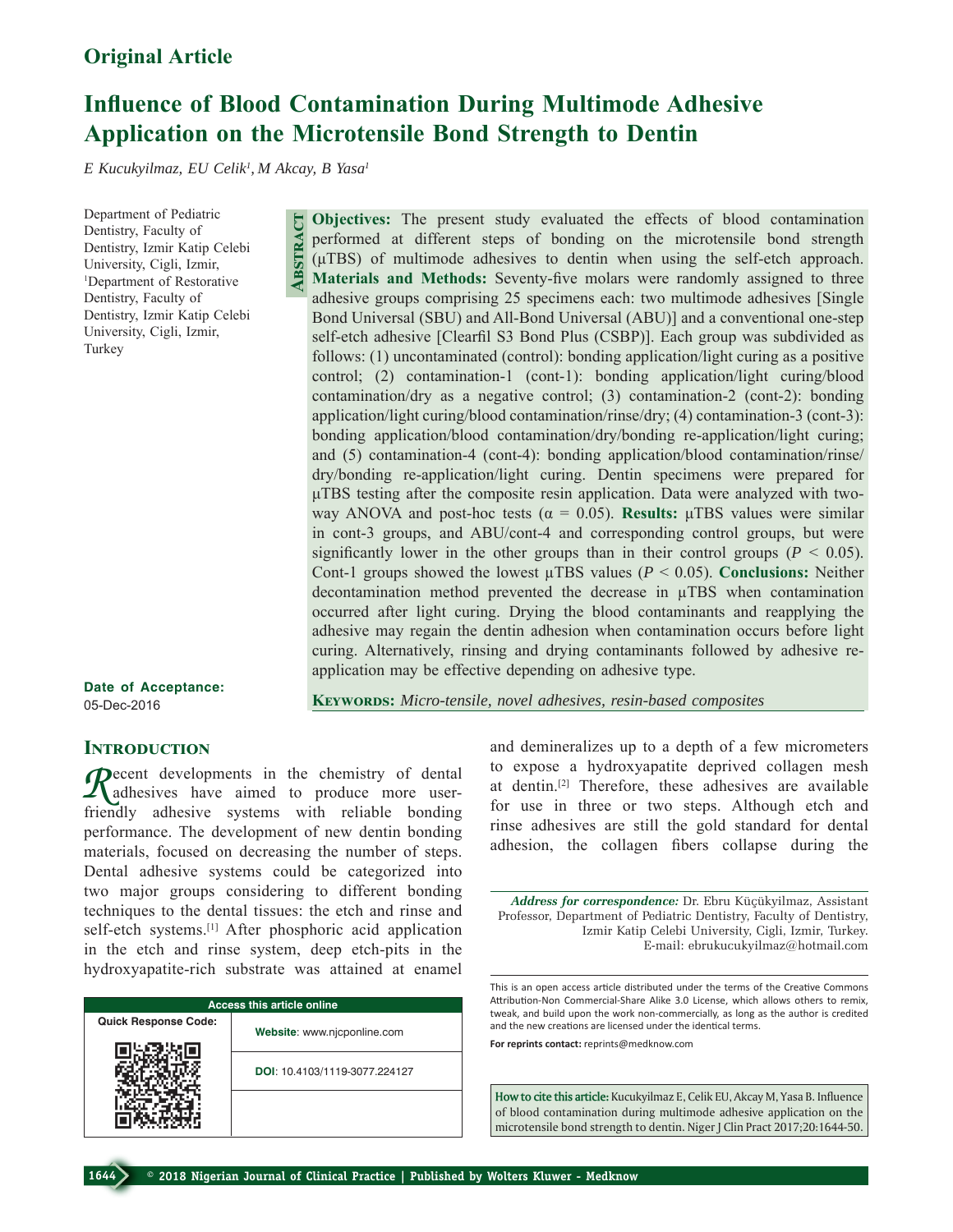process of demineralized dentine drying, which leads to a decrease in bond strength, is main disadvantage of these adhesives. To overcome this problem in dentin self-etching strategy was developed.<sup>[1]</sup>

In the self-etch strategy, there is no preparative phosphoric acid applying step therefore self-etching systems are less technique sensitive. They are including hydrophilic and hydrophobic monomers, initiators, solvents, stabilizers, and fillers.<sup>[3]</sup> Additionally, self-etch adhesives contain specific monomer molecules with carboxylate or phosphate acidic groups that allow dental superficial demineralization such as conditioner and infiltrates into the dentin such as primer agents.[3] Thus, these adhesives have an easy application procedure and are less vulnerable of differences in the practitioner's technique when compared with multistep etch and rinse adhesives.[4,5] Self-etch adhesives have acceptable clinical performance.[4] But disadvantage of the self-etch protocol is the reduction in enamel bonding effectiveness. Therefore, the mild self-etch approach is recommended with additional "selective" etching of enamel using phosphoric acid.[5] Nevertheless, selective enamel etching poses the risk of inadvertently etching the dentin. Intentional etching of the dentin by using phosphoric acid has been shown to decrease bond strengths of some self-etch adhesives.<sup>[6,7]</sup>

Recently, new commercial materials called ''universal,'' "multipurpose," or "multimode" adhesives have been manufactured to overcome this drawback. They include acidic adhesive monomers bearing acidic groups to provide strong adhesion to dental hard tissues.[8] It is assumed that the composition of multimode adhesives does not differ markedly from that of current adhesives. However, differing acidic monomer type, ratio, pH, and some new monomers may change bond strength characteristics. For instance, Single Bond Universal contains less 10-MDP than Clearfil SE Bond but includes a polyalkenoic copolymer.[9] By this way, these adhesives allow a practitioner to apply the adhesive in a self-etch or an etch-and-rinse mode depending on the clinical case.

Despite these advances in the development of adhesive systems, contamination (from saliva, blood, astringents, water, or hand piece lubricant) during the restorative procedure remains a major problem in daily clinical practice, which may negatively affect the bonding performance of adhesives.<sup>[10-14]</sup> A rubber dam is considered the best way to create the proper operative field during composite restorations,[15] but this procedure is not always feasible in clinical conditions. Only approximately 17% of dentists routinely use the rubber dam, and thus, contamination of the operating field

is still common.[16,17] In particular, preventing blood contamination during restoration is more critical due to the proximity of blood to the operating field.

Several previous studies have investigated the effects of blood contamination on bond strength between resin composites and tooth surfaces.[12,14,17-22] Certain variables such as the substrate type, bonding agent, the time of contamination, and the specific decontamination method may play an important role in the resulting bond.<sup>[23]</sup> However, there is limited to no knowledge on the effect of blood contamination on multimode adhesives.

The present *in vitro* study evaluated the effects of blood contamination performed at different steps of bonding on the microtensile bond strength (μTBS) of multimode adhesives to dentin when using the self-etch approach. The null hypothesis of this study was that different blood contamination at various bonding steps did not affect the μTBS to dentin.

#### **Materials and methods**

In this study, two multimode adhesives, the Single Bond Universal (SBU) (3M ESPE) and All-Bond Universal (ABU) (Bisco), and a conventional one-step self-etch adhesive, the Clearfil S3 Bond Plus (CSBP) (Kuraray), were used. The multimode adhesives were used in selfetch mode. The adhesive system compositions, batch numbers, manufacturers, and application procedures are listed in [Table 1].

After approval from the institutional ethics review board (2014/118), 75 caries-free human molars were stored in 0.5% thymol solution at 4°C and used within 1 month of extraction. The tooth roots were 2 mm below the cemento-gingival junction, and all of the occlusal enamel was removed using a water-cooled low-speed diamond saw (Isomet 1000, Buehler, Lake Bluff, Illinois, USA). Enamel removal was checked using a stereomicroscope. The exposed dentin was ground with 600-grit SiC paper for 60 s under running water to provide a standard experimental condition.<sup>[24]</sup> The 75 molars were randomly assigned to the three adhesive groups comprising 25 molars each; the groups were further divided into five subgroups as described below [Figure 1].

## **Uncontaminated groups (positive control)**

These dentin specimens were not contaminated with blood. The adhesive systems were applied to the dentin specimens according to the manufacturers' instructions and light-cured with an LED-curing unit (Elipar S10, 3M ESPE, Seefeld, Germany) set at 1200 mW/cm2 .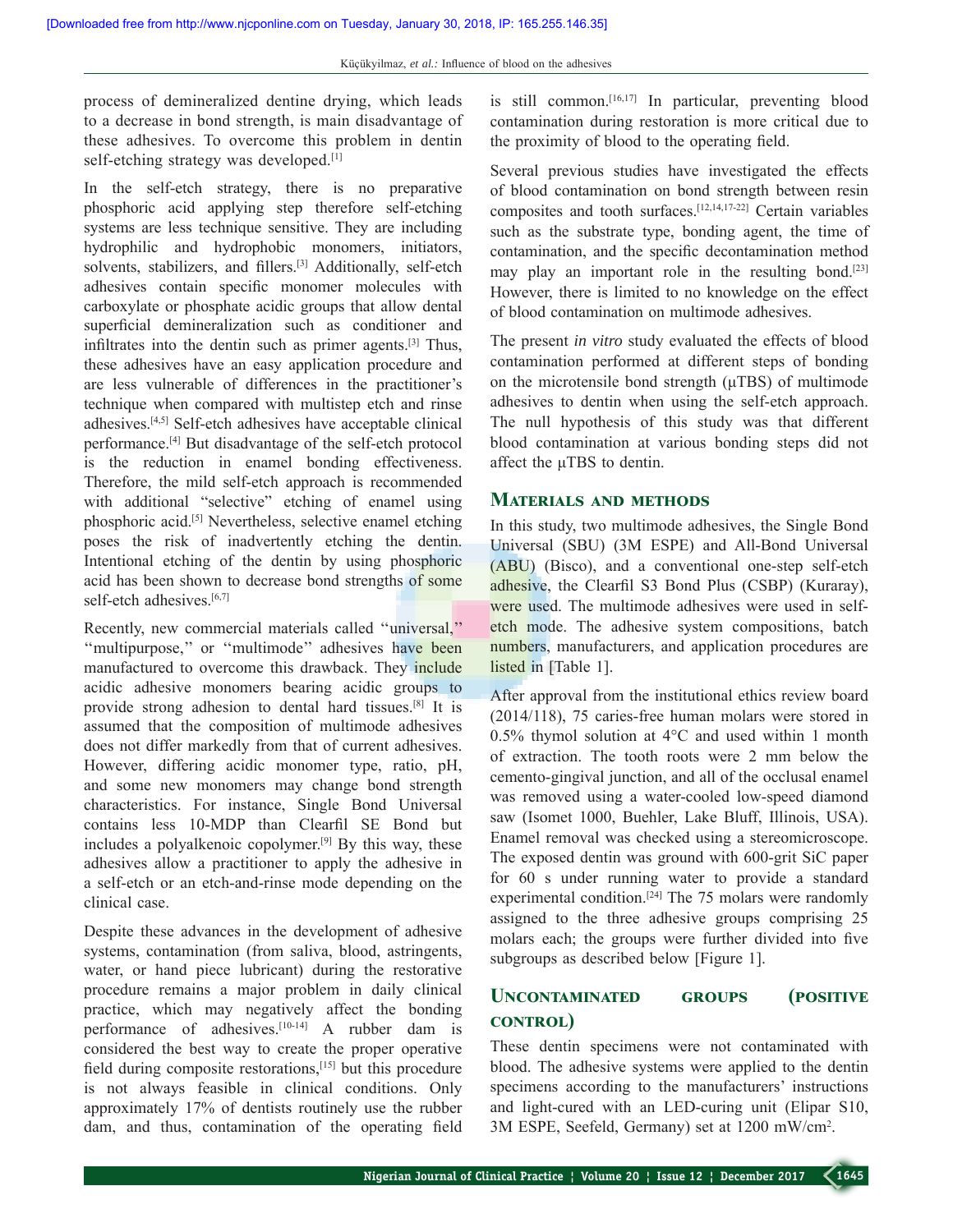Küçükyilmaz, *et al.:* Influence of blood on the adhesives

| Table 1: The composition, batch number, and application procedures of tested adhesive systems |                                                |                                                                    |  |  |
|-----------------------------------------------------------------------------------------------|------------------------------------------------|--------------------------------------------------------------------|--|--|
| <b>Adhesive System</b>                                                                        | <b>Composition</b>                             | <b>Application Procedure</b>                                       |  |  |
| Clearfil $S3$ Bond Plus                                                                       | MDP, HEMA, Bis-GMA, silanated colloidal        | Apply bond for 10 s. Dry with mild pressure                        |  |  |
| (Kuraray, Tokyo, Japan)                                                                       | silica, sodium fluoride, photo-initiators, CO. | air flow for 5 s Light cure for 10 s.                              |  |  |
| Batch: 041112/00010A                                                                          | ethanol, water                                 |                                                                    |  |  |
| All-Bond Universal                                                                            | MDP, Bis-GMA, HEMA, ethanol, water,            | Apply first application with scrubbing                             |  |  |
| (Bisco Inc., Schaumburg, IL, USA)                                                             | initiators                                     | motion for 15 s. Apply second application                          |  |  |
| Batch: 1200004839                                                                             |                                                | with scrubbing motion for 15 s. Do not light                       |  |  |
|                                                                                               |                                                | cure between coats. Evaporate solvent by                           |  |  |
|                                                                                               |                                                | thoroughly air-drying for at least 10 s. Light<br>cure for $10$ s. |  |  |
| Single Bond Universal Adhesive (also known MDP, dimethacrylate resins, HEMA,                  |                                                | Apply adhesive and rub it for 20 s. Dry with                       |  |  |
| as Scotchbond Universal Adhesive)                                                             | Vitrebond copolymer, filler, ethanol, water,   | gently air for 5 s. Light cure for 10 s.                           |  |  |
| (3M ESPE, Neuss, Germany)                                                                     | initiator, silane                              |                                                                    |  |  |

#### **Batch: 472584**

\*MDP: 10-Methacryloyloxydecyl dihydrogen phosphate, HEMA= hydroxyethyl methacrylate, Bis-GMA= bisphenolAglycidyl methacrylate,  $CQ =$  camphorquinone,



**Figure 1:** Schematic representation of the experimental design. The steps at which blood contamination occurred during the bonding procedure and the methods of decontamination are described.

## **Contamination-1 groups (negative control)**

The adhesive systems were applied to the dentin specimens according to the manufacturers' instructions and light-cured. The bonded surface was contaminated with fresh blood for 15 s using a microbrush. Fresh human capillary blood was collected from a single participant simultaneously during specimen preparation. The surface was gently dried with oil-free compressed air for 20 s from a distance of 10 cm.

### **Contamination-2 groups**

The adhesive systems were applied to the dentin specimens according to the manufacturers' instructions and lightcured. Then, the bonded surface was contaminated with fresh blood as described earlier. The blood was rinsed with water administered from an air-water syringe for 10 s and gently air-dried for few seconds.

### **Contamination-3 groups**

The adhesive systems were applied to the dentin specimens according to the manufacturers' instructions without light curing, and the bonded surface was contaminated with fresh blood as described earlier. The blood was then gently air-dried for 20 s from a distance of 10 cm. The adhesives were re-applied to the surface and light-cured.

## **Contamination-4 groups**

The adhesives were applied to the dentin specimens according to the manufacturers' instructions without light curing. The bonded surface was contaminated with fresh blood as previously described above. The blood was rinsed with water administered from an air-water syringe for 10 s and gently air-dried for few seconds, with care taken to avoid surface desiccation. The adhesives were reapplied to the surface and light-cured.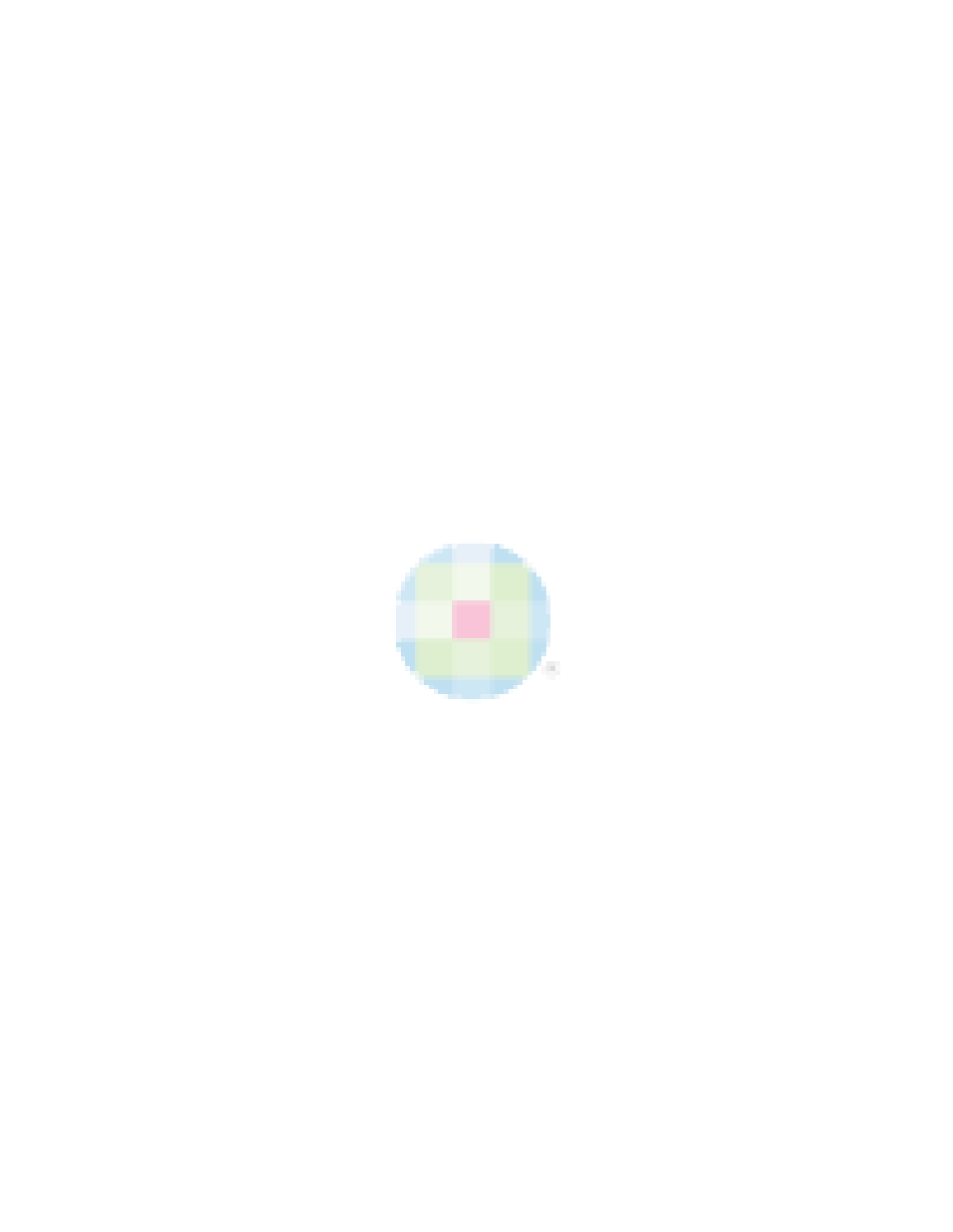Following the adhesive application, the shade A2 nanohybrid resin composite (Filtek™ Ultimate, 3M ESPE, Minnesota, USA) was placed in three increments, in which each layer was light-cured to create a 5-mm layer on the bonded surface.

The specimens were stored in distilled water at 37°C for 24 h and vertically sectioned into 1.2 mm  $\times$  1.2 mm  $\times$  8 mm beams perpendicular to the bonded interface by using a low-speed water-cooled diamond saw. Five central nontrimmed beams from each tooth were selected for the μTBS test. Each subgroup contained 25 beams.

#### **Microtensile bond strength test**

The dimensions of each beam specimen were measured using a digital caliper  $(\pm 0.01 \text{ mm})$ . Each specimen was fixed to the microtensile test apparatus (Bisco Inc., Schaumburg, Illinois, USA) by using a cyanoacrylate adhesive (Pattex, Henkel, Dusseldorf, Germany). The µTBS test was performed at a 1.0-mm/min crosshead speed until failure occurred. The μTBS was calculated in MPa by dividing the maximum load at fracture by the bonded surface cross-sectional surface area. If any debonding occurred during specimen sectioning or mounting, the µTBS was recorded as 0 MPa.

The failure mode was determined using an optical stereomicroscope (Stemi 2000-C; Zeiss, Oberkochen, Germany) and a digital camera at  $40 \times$  magnification. Failure mode was classified as (1) adhesive failure, (2) mixed failure, or (3) cohesive failure.

#### **Statistical analysis**

Statistical analyses were performed using the SPSS software system, version 20.0 (IBM Corporation, New York, USA). The sample size was calculated considering 80% power and a significance level of 0.05 using data (effect size  $= 0.90$ ) obtained from the study by de Carvalho Mendonça *et al*. [15] Although the data in this study suggested that a total of three specimens would be sufficient for the analysis, a worst-case scenario was proposed with a 0.6 effect size. According to this scenario, a total sample size was calculated to be 75  $(n = 5)$ considering 89% power at a significance level of 0.05.

The interaction between the adhesive type and contamination type on µTBS was determined using twoway ANOVA. Furthermore, one-way ANOVA and posthoc tests were used to perform multiple comparisons. The Fisher's least significant difference (LSD) test was used when equal variances were assumed, and the Dunnett-C test was used when equal variances were not assumed. For all tests, the probability level for statistical significance was set at  $\alpha = 0.05$ .

#### **Results**

The  $\mu$ TBS values, the standard deviations, and the number of pre-test failures were compared between each group [Table 2], [Figure 2]; the failure modes are shown in [Figure 3]. Two-way ANOVA showed that the adhesive type, contamination type, and their interactions were significant ( $P < 0.05$ ).

There was no significant difference between SBU/control and CSBP/control groups  $(P > 0.05)$  whereas the ABU/ control group had the lowest µTBS value among the control groups ( $P < 0.05$ ).

The lowest bond strength for all adhesives was observed in the cont-1 groups  $(P < 0.05)$ . The SBU/cont-1 group showed significantly higher bond strength than the other contamination-1 groups  $(P \le 0.05)$ . Pre-test failure occurred only in contamination-1 groups; all specimens in the ABU/cont-1 and CSBP/cont-1 groups and eight specimens in the SBU/cont-1 group were affected.

The ABU/cont-2 group had the highest  $\mu$ TBS value of the contamination-2 groups ( $P < 0.05$ ). No significant difference was observed between the adhesive types in both the contamination-3 and contamination-4 groups.

The all cont-3 and ABU/cont-4 groups had  $\mu$ TBS values similar to their corresponding positive controls, whereas the other groups showed significantly lower µTBS values than their corresponding positive controls  $(P < 0.05)$ .

Different failure modes were observed in the specimens depending on the contamination type and adhesive tested [Figure 3]. In general, specimens with a lower bond strength failed more frequently at the resin–dentin interface (adhesive failure), whereas those with higher bond strengths more frequently experienced mixed and cohesive failures.

#### **Discussion**

Preventing blood contamination during restoration can be a clinical challenge without proper isolation, especially in the cavity walls near the gingival margins. The rationale behind this study was to establish a proper decontamination method to regain the µTBS of multimode adhesives when blood contamination was carried out at different steps of the bonding process.

The performance of the adhesives used in this study was different when the dentin specimens were not contaminated. All-Bond Universal (ABU/control) adhesives were observed to have a lower μTBS than that of the other multimode adhesive (Single Bond Universal [SBU/control]) and the control 1-step adhesive (Clearfil S3 Bond Plus [CSBP/control]) in uncontaminated groups. In the present study, multimode adhesives showed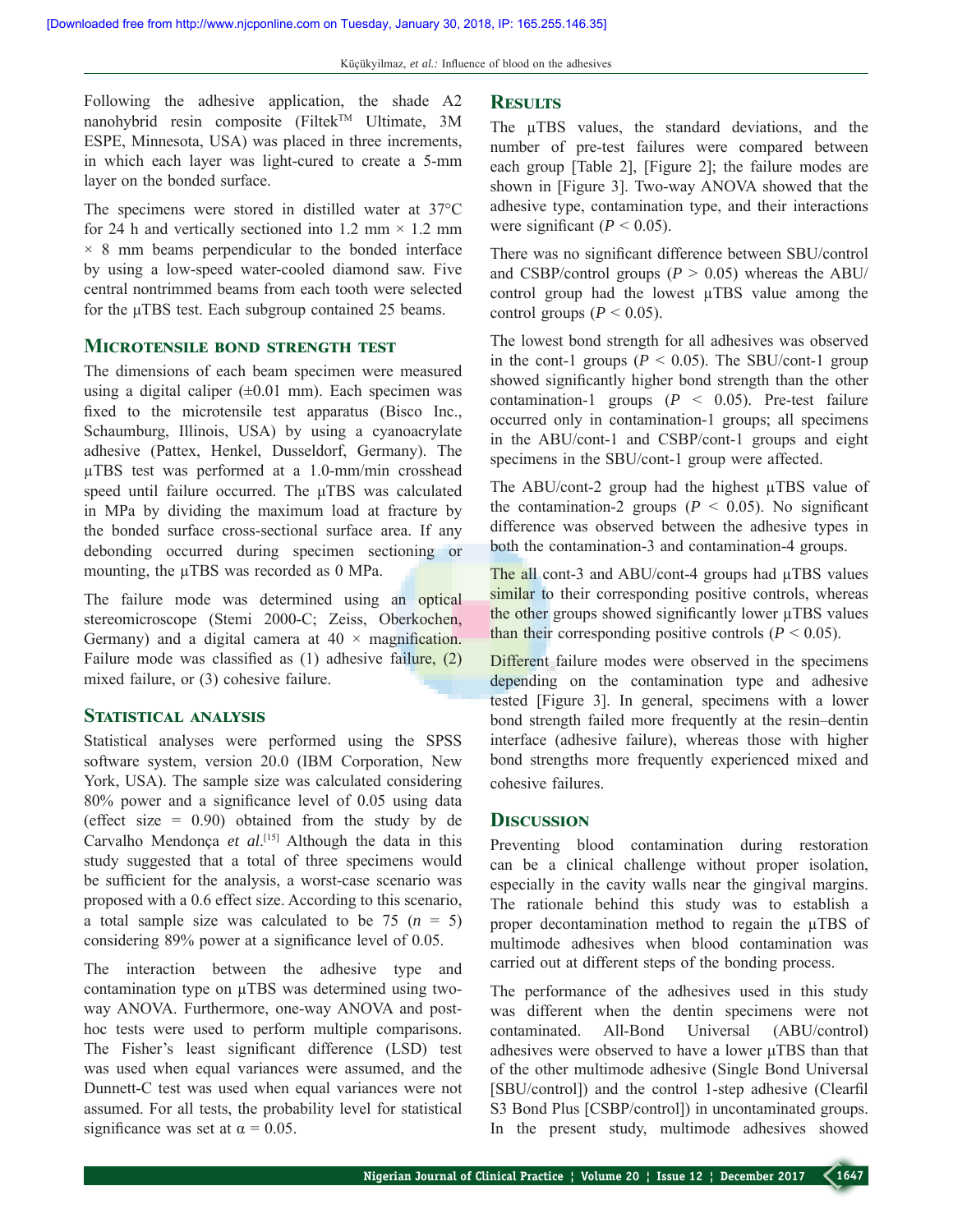Küçükyilmaz, *et al.:* Influence of blood on the adhesives

| (standard deviations) in MPa, number of pre-test failure, |                                       |                                  |                     |  |  |  |
|-----------------------------------------------------------|---------------------------------------|----------------------------------|---------------------|--|--|--|
| and the statistical comparisons                           |                                       |                                  |                     |  |  |  |
| <b>Contamination</b>                                      | <b>Adhesives</b>                      | Mean (SD)                        | $p$ value           |  |  |  |
| Control Groups                                            | Single Bond Universal                 | $27.0(6.1)^{A}$<br>0/25          | $0.009\$            |  |  |  |
|                                                           | All Bond Universal                    | $23.2(5.8)^{B}$<br>0/25          |                     |  |  |  |
|                                                           | Clearfil S <sup>3</sup> Bond Plus     | 28.2 $(5.4)^A$<br>0/25           |                     |  |  |  |
| Groups                                                    | Contamination-1 Single Bond Universal | $8.1 (2.2)^a$<br>8/25            | $0.000 \, \text{T}$ |  |  |  |
|                                                           | All Bond Universal                    | $0(0)^{b}$<br>25/25              |                     |  |  |  |
|                                                           | Clearfil S <sup>3</sup> Bond Plus     | $0(0)^{b}$<br>25/25              |                     |  |  |  |
| Groups                                                    | Contamination-2 Single Bond Universal | $11.3 (3.9)^{x}$<br>0/25         | $0.000 \, \text{T}$ |  |  |  |
|                                                           | All Bond Universal                    | $16.1(5.7)$ <sup>y</sup><br>0/25 |                     |  |  |  |
|                                                           | Clearfil S <sup>3</sup> Bond Plus     | $12.4(2.5)^{x}$<br>0/25          |                     |  |  |  |
| Groups                                                    | Contamination-3 Single Bond Universal | $24.4(5.8)^a$<br>0/25            | $0.190 \text{ T}$   |  |  |  |
|                                                           | All Bond Universal                    | $22.8(3.8)^{\alpha}$<br>0/25     |                     |  |  |  |
|                                                           | Clearfil S3 Bond Plus                 | $25.5(6.0)^{\alpha}$<br>0/25     |                     |  |  |  |
| Groups                                                    | Contamination-4 Single Bond Universal | $21.3(6.9)^{\Phi}$<br>0/25       | $0.526 \; \text{T}$ |  |  |  |
|                                                           | All Bond Universal                    | $20.3 (4.2)^{\Phi}$<br>0/25      |                     |  |  |  |
|                                                           | Clearfil S3 Bond Plus                 | 22.0 $(4.3)^{\Phi}$<br>0/25      |                     |  |  |  |

**Table 2: Microtensile bond strength values means** 

\* Same superscript indicates no statistically significant difference (*p*<0.05). §: Fisher LSD, ¶: Dunnett-C test.

different results than those previously reported with respect to the bond strength to dentin. Muñoz *et al*. [25] and Lee *et al*. [26] observed a significantly lower μTBS to dentin in All-Bond Universal compared with Single Bond Universal and Clearfil S3 Bond Plus adhesives, whereas Wagner *et al.*<sup>[27]</sup> reported no significant differences in bond strength between Single Bond Universal and All-Bond Universal. Therefore, the compositional differences in the adhesives may play an important role in their bonding performance in the present study. One would have expected that similar performances would be observed among all the adhesives, because all of these include the 10-methacryloyloxydecyl dihydrogen phosphate (MDP) monomer, which is capable of chemically bonding to hydroxyapatite by self-assembling into nanolayers at the adhesive interface; additionally, all adhesives include hydroxyethyl methacrylate (HEMA), a water-soluble methacrylate monomer that increases the wettability and hydrophilicity of the adhesives.<sup>[28,29]</sup>









However, the amount of MDP and HEMA incorporated into the adhesives markedly influences the mechanical properties and stability of the adhesive interface,<sup>[30]</sup> which may explain the different bond strengths between adhesives tested in this study. In addition, the presence of the polyalkenoic acid polymer in the composition of Single Bond Universal may explain the higher bond strength of this adhesive than that of All-Bond Universal. Although polyalkenoic acid polymer and MDP may compete for calcium bonding sites in hydroxyapatite,<sup>[29]</sup> these monomers are generally associated with improved bonding performance.[5,31]

The null hypothesis was rejected because different blood contamination procedures affected the μTBS of the tested adhesives to dentin. When the contamination occurred after light curing, two approaches were used to counteract any decrease in µTBS: air-drying alone (contamination-1) or rinsing followed by drying (contamination-2). Air-drying after light curing named negative control (cont-1 groups) resulted in the worst dentin µTBS values, which is consistent with previous reports.[15,32,33] Residual blood proteins adsorbed onto the polymerized bonding surface may have potentially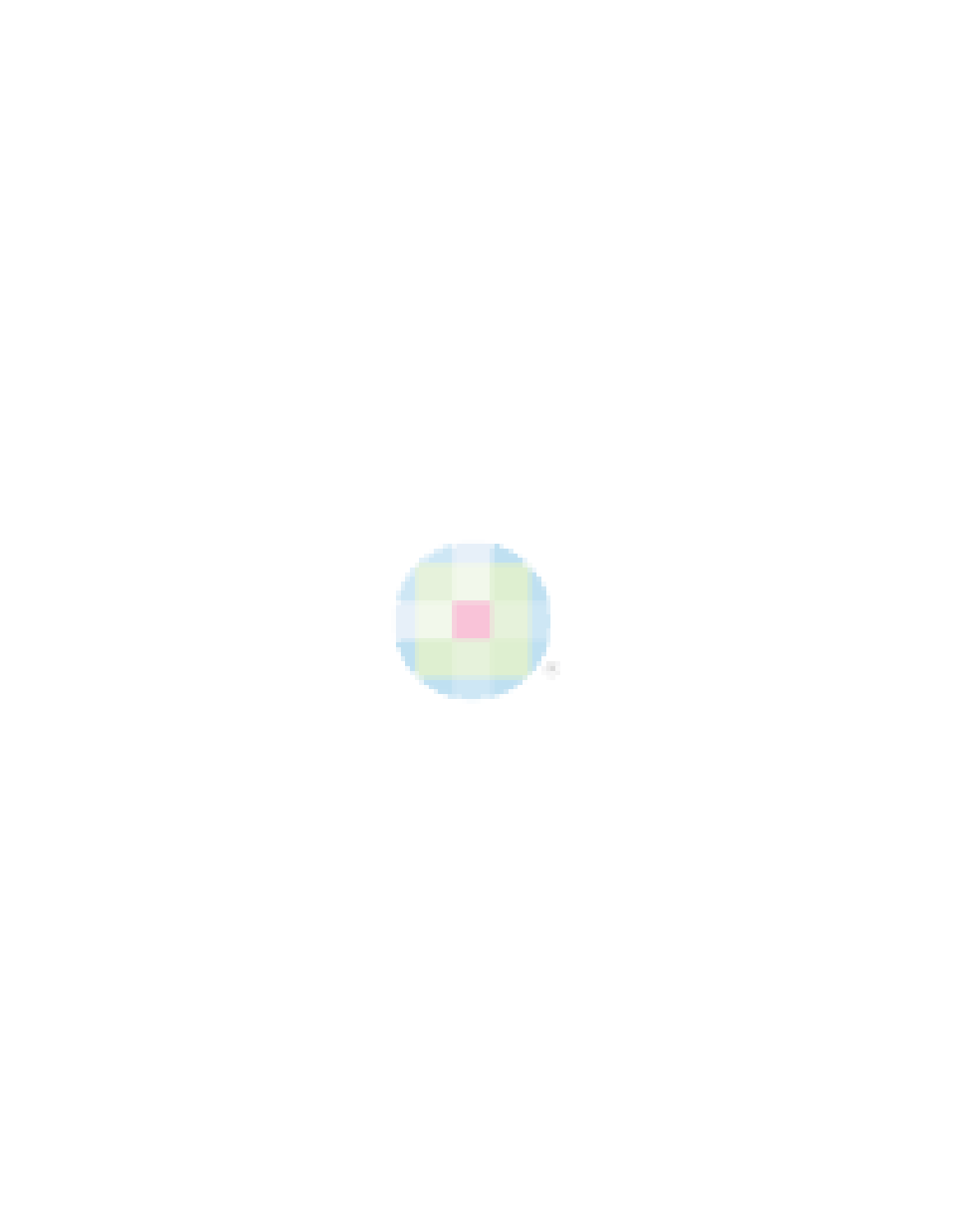impaired dentin adhesion by eliminating an oxygeninhibited layer that would have improved adhesion between successive layers through inherent unreacted monomers.[10,14,15,32,34]

When blood was rinsed with water and the specimen was air-dried after light curing (cont-2 groups), the bonding performance improved, but the µTBS was still lower than the values in the corresponding control groups. de Carvalho Mendonça *et al*. [15] also found that blood contamination impaired dentin adhesion of a two-step self-etch system when it occurred after light curing, and decontamination by water-rinsing and air-drying did not completely recover the reduced bond strength. Yoo and Pereira<sup>[35]</sup> reported similar results in a one-step self-etch adhesive, but they re-applied the adhesive after rinsing and drying the blood contaminants. This may result from the bonding resin's limited thickness, or alternatively, the disorganization of the oxygen-inhibited and nonpolymerized layers by rinsing.<sup>[33]</sup> Shiraishi<sup>[36]</sup> also suggested that blood proteins remained on the surface even after rinsing with water, presumably due to the strong surface attachment of the blood components, which may inhibit polymerization.

When the contamination occurred before light curing, two approaches were used to counter reduced  $\mu$ TBS values: air-drying (contamination-3) or rinsing and drying (contamination-4), each of which was followed by the reapplication of the adhesive resin. The present findings indicate that adhesive re-application increased the  $\mu$ TBS based on the adhesive type and decontamination method applied. Drying and adhesive re-application increased the µTBS in all of the tested adhesives (cont-3 groups) compared with that of the corresponding control groups (SBU/control, ABU/control, and CSBP/cont-1 groups). Rinsing and drying followed by adhesive re-application was only effective in the All-Bond Universal adhesive group (ABU/cont-4). The superior results in the cont-3 groups may reflect the removal of the outer adhesive layer contaminated with blood during drying. Furthermore, the outer surface of the nonpolymerized adhesive layer may have been renewed following re-application of the bonding layer. However, in the SBU/cont-4 and CSBP/ cont-4 groups, rinsing the contaminated adhesive layer with water may have not entirely removed the adhesive layer but instead may have degraded it. Thus, any water remaining after rinsing or the deteriorated adhesive layer may have impaired the bonding between the adhesive and composite. In contrast, the ABU/cont-4 specimens had a  $\mu$ TBS similar to its control; this outcome may be explained by differences in the adhesive systems' viscosity and film thickness. All-Bond Universal has a lower film thickness and viscosity, which may make it

easier to remove from the entire cavity through rinsing.<sup>[37]</sup> This finding indicates that if a rinsing process is used to remove an uncured, contaminated adhesive layer, the clinician should verify that the adhesive layer is thoroughly removed, to prevent deterioration of the bonding performance due to the residual adhesive layer impaired by excessive water. In literature, alternative cleansing agents such as NaOCl, ethanol, sodium ascorbate were tested for decontamination when the dentin was contaminated with blood before etch and rinse adhesive application. NaOCl was found effective in restoring the µTBS to the same level as that of control when used with sodium ascorbate.<sup>[38]</sup> Such cleansing agents that are used to dissolve the organic tissue may be tested to remove blood contaminated adhesive layer for counteracting any decrease in bond strength of self-etch adhesives in further studies.

When the performance of each adhesive in the contamination-3 groups was compared with its counterpart in the contamination-4 groups (SBU/cont-3 vs. SBU/cont-4, ABU/cont-3 vs. ABU/cont-4, and CSBP/ cont-3 vs. CSBP/cont-4), no significant differences were observed between the µTBS values. This observation indicates that the systems have similar bonding effectiveness if they are contaminated before light curing and decontaminated by the methods used in this study.

#### **Conclusion**

Within the limits of the current investigation, it can be concluded that neither of the decontamination methods used in this study counteracted any reduction in adhesive bond strength due to blood contamination occurring after light curing. Drying the blood contaminants and reapplying the adhesive may recover dentin adhesion in multimode adhesives when the contamination occurs before light curing. Alternatively, rinsing and drying the blood contaminants followed by adhesive reapplication may recover the dentin adhesion depending on the chosen adhesive. Considering that the use of multimode adhesives will become more widespread owing to their versatility and promising short-term performances, further studies are required to investigate alternative methods to counteract declines in bond strength due to blood contamination after light curing. Furthermore, alternative decontamination methods that can be used for all multimode adhesives and can enable the removal of adhesives discolored by blood contamination should be investigated when contamination occurs before light curing.

# **Financial support and sponsorship**